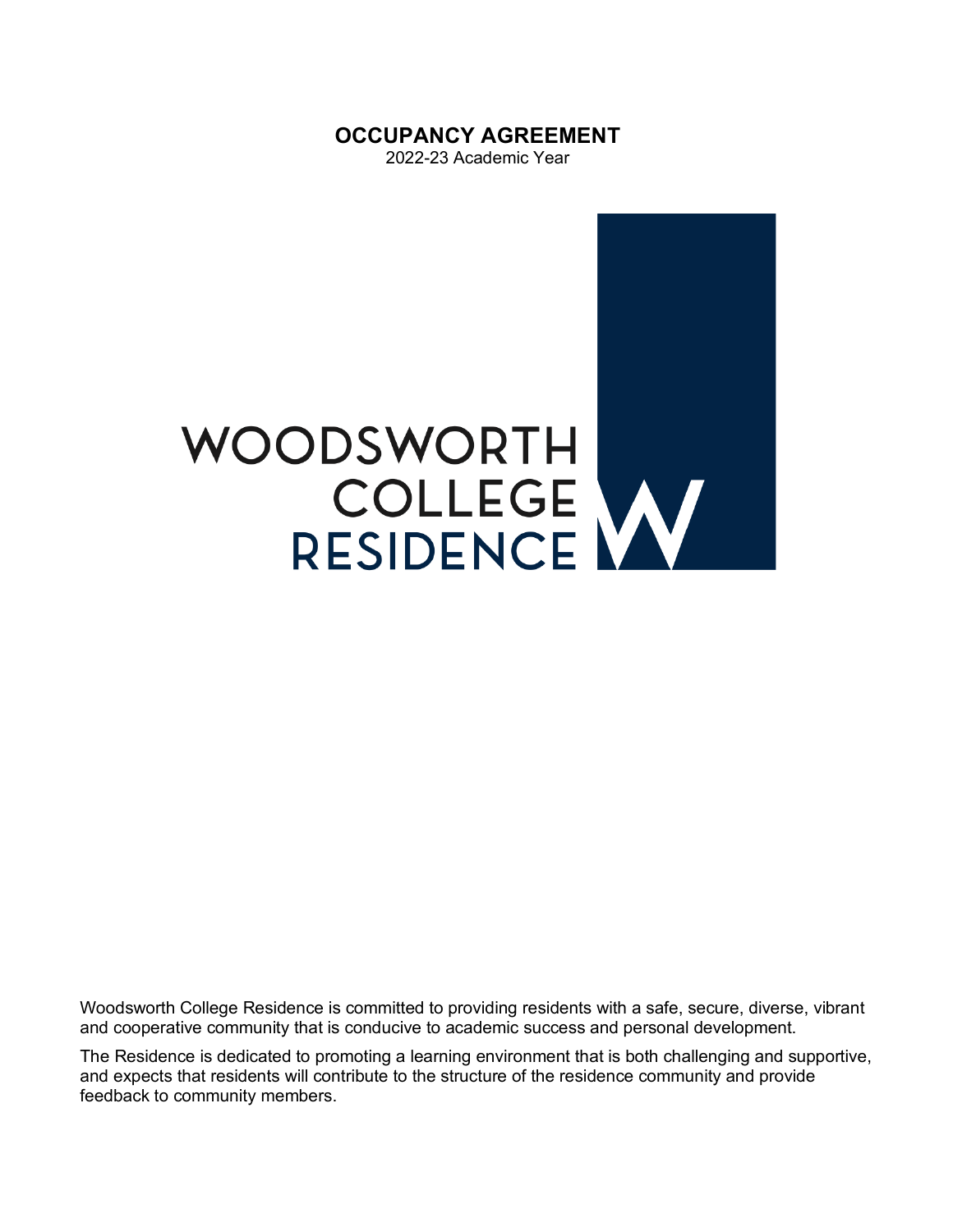Residents are expected to apply and integrate their individual talents and interests for the benefit of personal and community development.

Woodsworth College Residence expects all students to contribute in a meaningful way to the residence community, to student groups, to university governance, and to the larger urban community.

In consideration of the mutual covenants contained herein, as well as the Resident Handbook, which forms part of this agreement, Woodsworth College Residence (the "residence") and (the "resident") agree as follows:

## A. ELIGIBILITY

Only full time University of Toronto students as defined by the university in a registered faculty, in good academic standing are eligible to reside in Woodsworth College Residence unless alternate arrangements have been approved in writing by the Dean of Students. Residents who withdraw from the University or drop below full-time status, or below three courses in either the Fall or Winter semesters, are required to inform the Dean's Office immediately. The college reserves the right to check the academic status of students to confirm their eligibility for residence as required. Preference is given to Woodsworth College students. All rooms are single occupancy.

#### B. TERM

The residence grants to the resident a license to use and occupy a room (the "room") in the residence located at 321 Bloor St. West, Toronto, on the University of Toronto's St. George campus, for a period (the "occupancy period") commencing on September 5th, 2022, at 9am and ending 24 hours after the resident's last final exam in the winter term or 12pm on April 28th, 2023 whichever is earlier; unless terminated earlier in accordance with the Occupancy Agreement ("the Agreement").

The residence is closed for the December Winter Break. All residents are expected to vacate their room no later than 24 hours after their final exam or by December 20th, 2022 at 12pm EST, whichever date is earlier. The residence will re-open on January 8th, 2023 at 9am EST.

## C. CLEANING

Woodsworth College Residence offers residents the opportunity to stay in an apartment style environment. As such residents are responsible for:

- Performing all daily cleaning functions within their suite during their occupancy period, including the washroom and all common areas of the suite.
- Ensuring that the room and suite remain clean.
- Removing and preventing the accumulation of all refuse, garbage and/or objectionable material inside the room, the suite, and the residence.

Failure to adhere to these standards will result in the residence applying an additional cleaning charge of \$150 to all residents of the suite. Residence staff may perform suite checks prior to the departure of any suite member.

Your Woodsworth College Residence fees include periodic room cleaning. The cleaning service comprises of general surface cleaning of uncluttered areas of shared spaces in the suite. Provided that residents are performing daily cleaning functions, cleaning staff will enter suites on the days indicated in a schedule provided to you. The cleaning staff will clean washrooms, floors, and tidy the kitchen/living room. Cleaning will occur in shared suite areas and not in individual bedrooms of the suite.

#### D. FEES

The Agreement is for occupancy of the entire academic term as outlined above and the resident is liable for the full occupancy fee. The resident will pay the occupancy fee in 2 installments as described in Appendix A (Fee Schedule) and/or any additional fees prescribed in the Agreement or in the Resident Handbook, which forms part of this agreement.

The deposit paid to Woodsworth College Residence is completely NON-REFUNDABLE under any circumstances.

Residence fees (Occupancy Fee and Residence Council Fee) are payable as follows:

- A first deposit of \$1,000.00 (Note: this deposit will be applied towards the Occupancy Fee).
- A first instalment of approximately half of the Occupancy Fee and Residence Council Fee (the exact amount to be determined Student Accounts) is due as follows:
	- i. On or before August 12, 2022 for all students except those who have OSAP or other government loan deferral.
	- ii. On or before September 30, 2022 for all students who have OSAP or other government loan deferral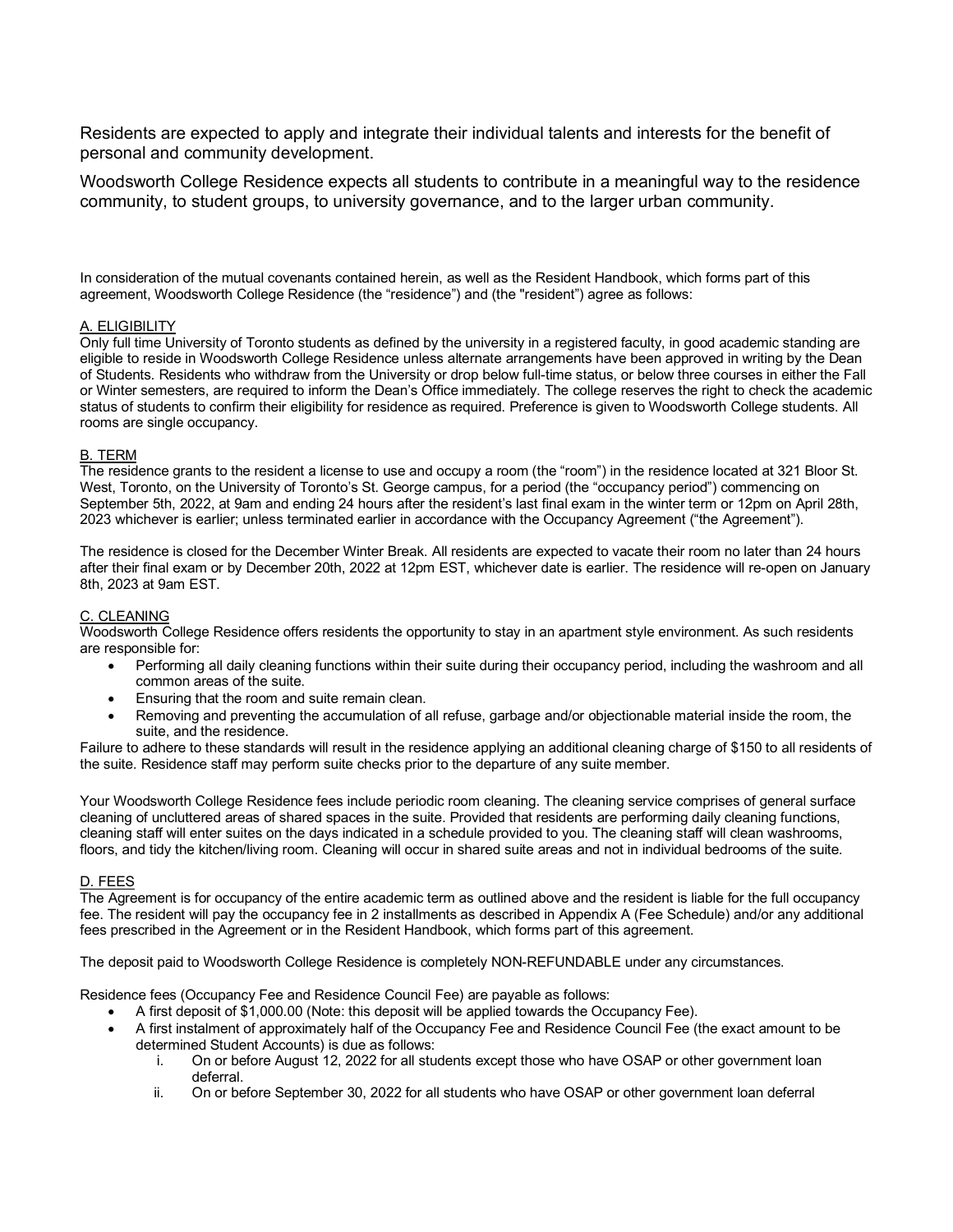- A second instalment of the outstanding balance of the Occupancy Fee is due as follows:
	- i. On or before November 30, 2022 for all students except those who have OSAP or other government loan deferral.
	- ii. On or before January 30, 2023 for all students who have OSAP or other government loan deferral.

## The Occupancy Fee, and Residence Council Fee are **not refundable and not transferable, to other persons, or other academic sessions.**

The Occupancy Fee is divided in approximately half, one for each of the following two periods: September 5, 2022 to December 20, 2022 ("Term I Fee"), and January 8, 2023 to April 28, 2023 ("Term II Fee"). In the event that the Occupancy Period commences after September 18, 2022 the Resident shall be liable for payment of the Occupancy Fee on a pro-rata basis to the number of days for each of the Term I Fee and Term II Fee.

If the Resident does not take possession of and occupy the Room by midnight Thursday, September 9, 2022, the Room reservation and this license are automatically forfeited and cancelled, and the University may license the Room to another resident forthwith, without notice to the Resident. Additionally, the deposit will be forfeited and the Resident will be charged for 60 calendar days of room and board.

The resident's complete residence charges will be posted to their Student Web Services (ROSI/ACORN) account by late July 2022. Payments made prior to this, such as the residence deposit, will appear as a credit until the complete invoice is posted. It is the responsibility of the resident to ensure payment is made by the corresponding deadlines. Any payment(s) made after the deadline dates will be considered "late". Any resident who makes his/her payments late, without receiving written approval from the Residence Office, will not be considered for readmission to the residence in subsequent years.

\*OSAP/Govt deferred students should refer to the deadlines outlined in Appendix A

For information about fee payment deadlines and monthly service charge fee billing deadlines, please consult Student Accounts at http://www.fees.utoronto.ca/home.htm.

It is agreed that there shall be no reduction of the occupancy fee or any other compensation for or on account of any loss, damages, inconvenience or discomfort arising from the interruption or curtailment, however caused, of any accommodation, facility or service agreed to be furnished by the residence.

# E. OTHER FACTORS

The Woodsworth Residence building houses a restaurant that is located on the northeast side of the building, with patio seating on the east side. There will be noise and/or possibly smoke emanating from this area.

Residents may experience noise generated by local traffic, emergency services, construction vehicles, garbage trucks, maintenance truck pick-ups and other typical urban noise.

**There may be construction beginning on two buildings: one directly adjacent to the Woodsworth College Residence building atop the Goldring Center for High Performance Sport, and one south of the Woodsworth College building. As a result, there may be noise, dirt, lack of privacy and other construction related effects on residents, in particular on those residents facing the construction, but all rooms could be affected due to close proximity.**

**The residence will be initiating extensive roof replacement/repairs. As a result, we anticipate scaffolding and staging areas around the building and/or courtyard, there may be odour, noise, dirt, lack of privacy and other construction related effects on residents, in particular on those residents facing roof sections, but all rooms could be affected. This work will necessitate periodic shutdowns of utility infrastructure or HVAC equipment.**

We have been advised by the City of Toronto that extensive construction will be occurring on Bloor Street, on the north side of the building. The work will include interruption of water services, road construction, and the replacing of boulevards and sidewalks. For updated information please see toronto.ca/bloorstreetconstruction

Woodsworth College Residence will adhere to any public health measures, guidelines, or legislation. It may be necessary to restrict access to building amenities, services, and/or guest registration.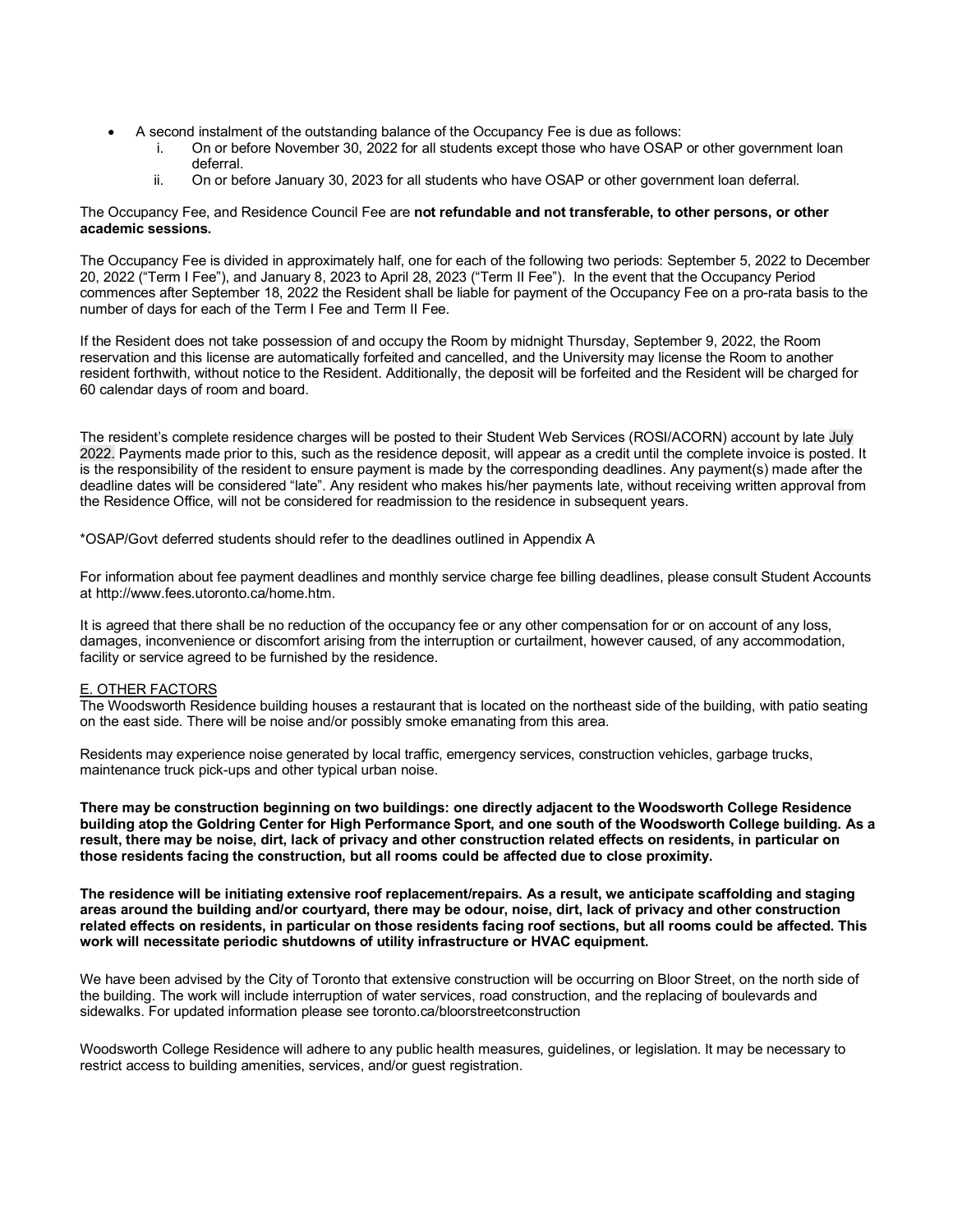There will be no compensation or reduction in residence fees for any suites/rooms affected by any of the aforementioned conditions.

From time to time, the Dean may release limited resident information under controlled circumstances to approved third parties, for the specific purpose of facilitating resident voting in federal, provincial, municipal or student society elections.

## F. TERMINATION

The Agreement license will terminate at the end of the occupancy period, and may be terminated by the resident or the residence before the end of the occupancy period, as set out below.

The rights and obligations of the residence and resident upon termination of occupancy, set out below, apply whether the termination of occupancy occurs prior, during, or at the end of the occupancy period.

## Termination by the Residence:

The University may at its option terminate this license upon the happening of any of the following events:

- 1. Non-payment by the resident of any amount due to the University;
- 2. Breach by the Resident of any provision of this agreement, or the Rules and Regulations as published from time to time; or
- 3. Any event whereby the Resident ceases to be a registered student with a full-time enrolment status at the University of Toronto, including but not limited to the suspension or expulsion of the resident from studies during the academic session.
- 4. In accordance with Section J

In the event that the University exercises its option to terminate the license, the University or its designated official shall give written notice of such termination to the Resident which shall specify the effective date of the termination, which shall not be less than three days following the giving of notice (the "Effective Date of Termination"). The notice may be hand or electronically delivered to the room or affixed to the door of the room, addressed to the Resident.

Notwithstanding the previous paragraph, under exceptional circumstances, the University reserves the right, to be exercised by the Dean acting reasonably, to give written notice of termination of this license not less than 24 hours before the effective fare of termination.

Notwithstanding the early termination of this license, the Resident shall at the option of the University be liable for payment of the full amount of the Occupancy Fee, whether or not the room is re-occupied or the Residence is filled.

Termination by the Resident: Acceptance of an offer to live in residence constitutes a binding commitment by the resident for the full term as outlined in the "Term" section of the Agreement. In the event that the resident wishes to withdraw from the residence or from full-time studies during the occupancy period, the resident must provide written notice stating intent to withdraw from residence by email to residence@wdw.utoronto.ca.

## Fees upon termination of the Occupancy Period:

Where the resident terminates the license before the end of the occupancy period, the residence retains the right to hold the resident liable for payment of the full occupancy fee, whether or not the room is re-occupied or the residence is filled. In all cases, the deposit is non-refundable.

Where the resident withdraws from residence before the end of the occupancy period, the following schedule applies:

- Prior to August 14<sup>th</sup> 2022:
- If the resident submits written notice to withdraw, prior to August 14, the deposit is non-refundable.

Prior to August 31<sup>st</sup> 2022:

- If the resident submits written notice to withdraw, between August  $14<sup>th</sup>$ , 2022 and before September  $5<sup>th</sup>$ , 2022, they shall pay a 60-day penalty. The deposit is non-refundable.
- Written notice to withdraw must be submitted either through the resident's online application, or e-mail and may not be made over the telephone.

Prior to November 29th 2022:

If the resident submits written notice to withdraw between September  $5<sup>th</sup>$ , 2022 and before November  $28<sup>th</sup>$ , 2022; the resident shall be liable for payment of the occupancy fee for the period from September  $5<sup>th</sup>$ , 2022 to the date the written notice is received and processed by the residence office plus a 60-day penalty.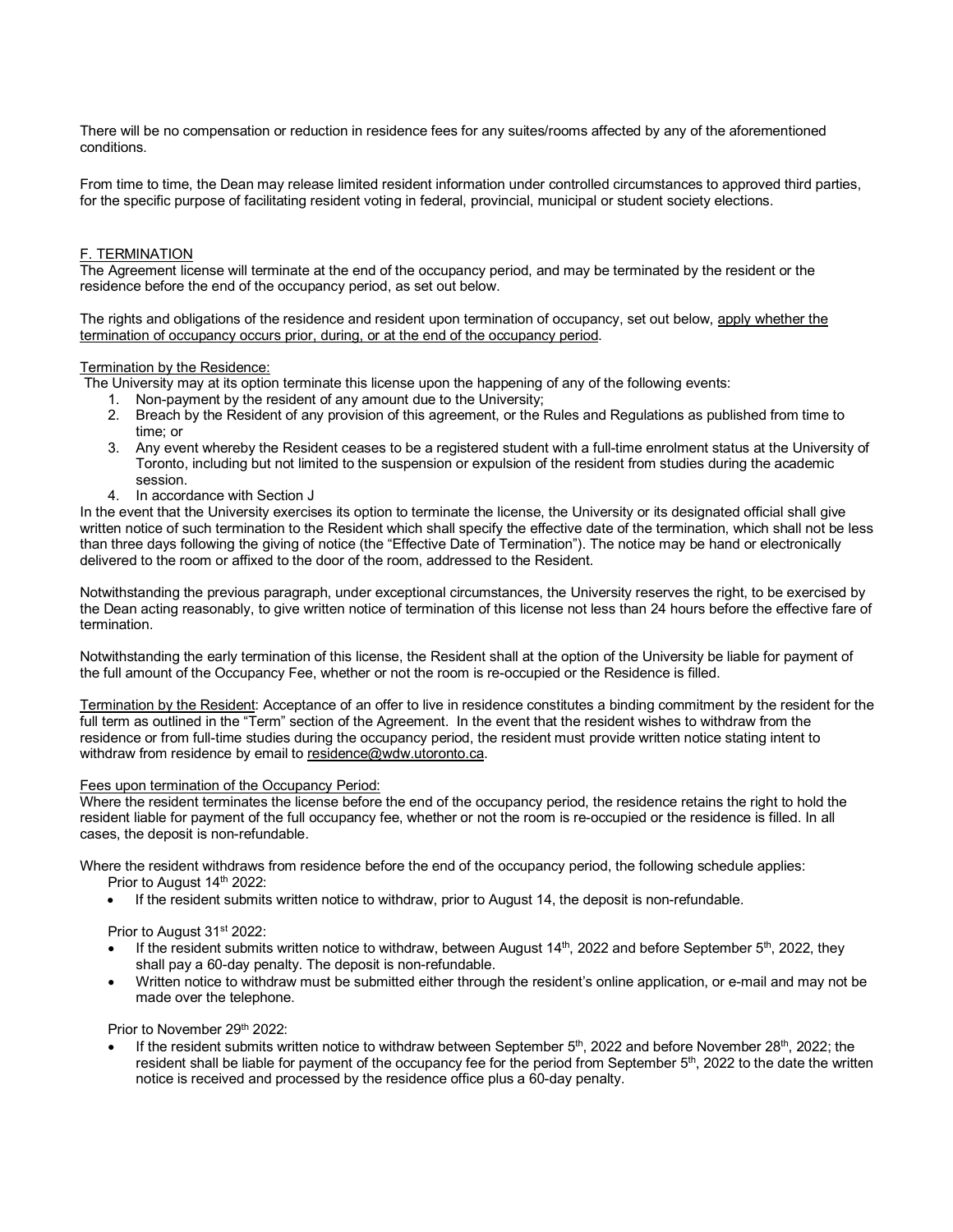On or After November 29th 2022:

If the resident submits written notice to withdraw on or after November 29th 2022, no refund will be given for first semester residence fees, and the resident is liable for the full occupancy period fee, which includes second term residence fees.

# Rights and obligations of Residence upon termination of Occupancy:

After the vacating date, the staff of the residence shall have the right to enter the room and change the locks without notice or liability to the resident and without providing the resident with a new key for the lock. The residence has no responsibility for any possessions of the resident or of any other person left in the room or anywhere in the residence after the vacating date. The residence has the absolute right to dispose of such possessions after the vacating date without any liability to account to the resident thereof.

# Rights and obligations of Resident upon termination of Occupancy:

By 4:00 p.m. on the vacating date, the resident will:

- Remove all of his/her possessions from the premises
- Ensure the room is left in a clean and orderly condition
- Vacate the room
- Lock the bedroom and suite doors
- Officially check-out at the front desk, including returning the room key and mailbox key

Until ALL these steps are taken, a resident is still considered to be "a resident" and is not considered to have vacated. If a resident is no longer living in their room and/or suite but their possessions are still in the room and suite, the room and suite are still considered occupied. Abandoning the room is NOT considered to be vacated. If the room/common areas/entire suite is left in an unclean or damaged condition, all the residents occupying the suite will be billed a cleaning and/or damage charge for cleaning and maintenance of the room/common areas/entire suite. If the damage or cleaning is in the room only, only the resident who resided in the room will be charged. There is a minimum cleaning charge of \$85 and damage charges will be billed as outlined in the Resident Handbook. The fee may be higher depending on the state of the room. Any items left behind by the resident will be removed at a charge of \$50 and will be immediately taken to garbage disposal; the residence shall not be liable to the resident for any loss. The resident has no vested right to occupy the room after the vacating date.

## G. RIGHTS AND OBLIGATIONS OF RESIDENCE DURING OCCUPANCY PERIOD

#### The residence shall:

- Assign the resident a room and one room key and one mailbox key:
- Maintain the room, the suite and the common space in a reasonable state of repair and fit for habitation. Should the suite be deemed by the staff of the residence to be unfit for habitation, the resident(s) will be given an opportunity to bring it up to standard within a certain timeframe. Failure to do so will result in the residence arranging for cleaning services, and the residents of the suite will be billed.
- The Residence Staff, which include but are not limited to the Dean or the Dean's designate, Dons and Facilities staff, shall be permitted to enter the room: 1. During daylight hours upon giving reasonable notice to the Resident. 2. At regular intervals if previously announced to the residents. 3. At any time, and without notice, in the event of an emergency or perceived emergency, or a disturbance or breach or suspected breach of the Woodsworth College Residence Code of Conduct. The state of the room will be examined, including the state of sanitation, safety and repair thereof, and to make such repairs, changes and improvements to the room and its furnishings as the University may deem necessary or desirable. Written documentation and/or photography may be included in the assessment process.

#### Room Assignments

The room and room type shall be assigned to the resident by the Dean of Students (the "Dean") or the Dean's designate. Residence staff can modify room assignments as necessary until a resident checks in. Please be aware that the room assignments shown on communications with the residence may change up until the day of your check-in.

## **Suitemates**

At any point during the occupancy period, Woodsworth College Residence reserves the right to add or change suitemates at the discretion of the residence staff.

# Moving

The residence reserves the right, to be exercised by residence staff, to substitute a student's room in the residence for another room at any time during the occupancy period. The substituted room shall be deemed to be the room for all purposes hereunder and the resident shall forthwith move to that other room.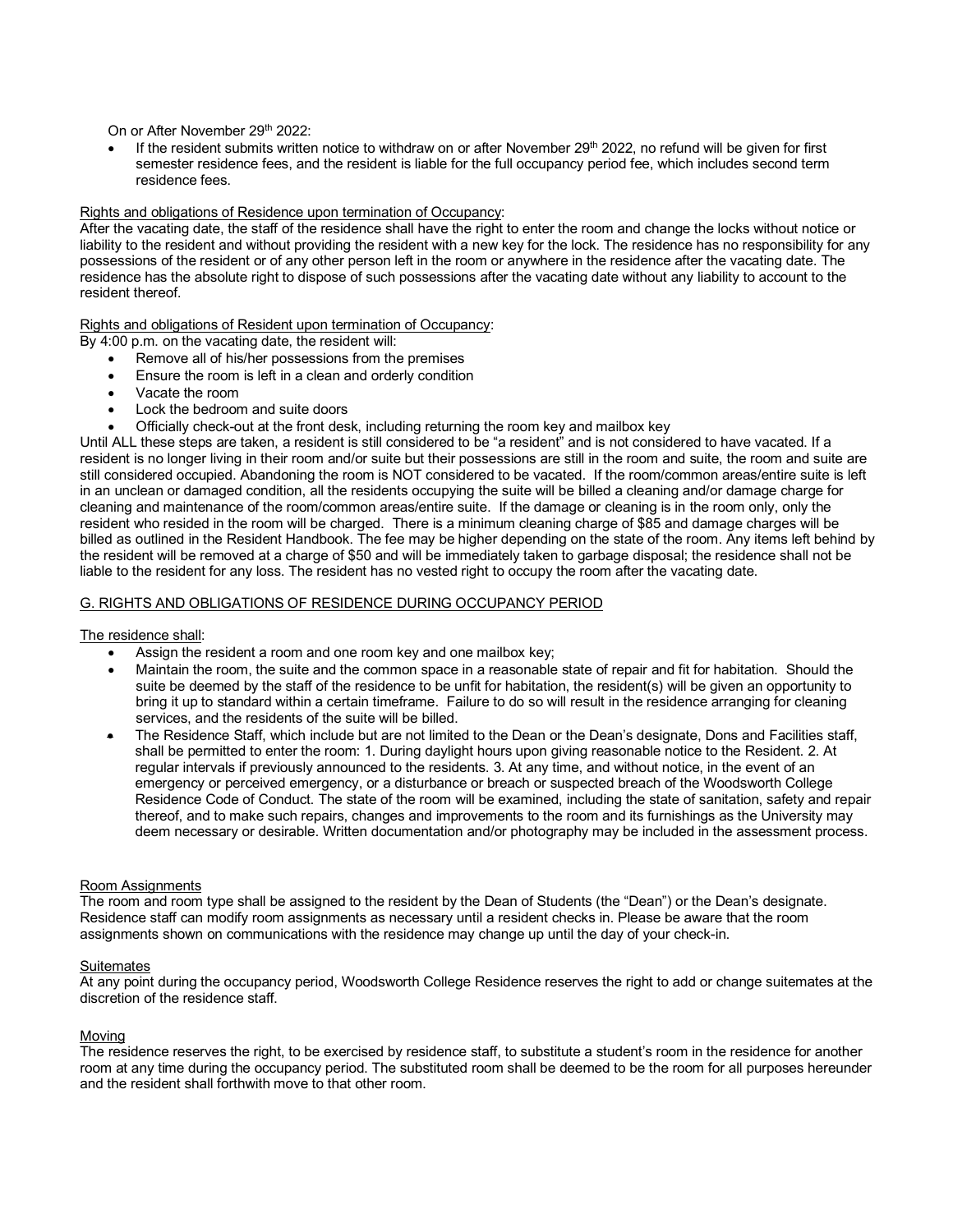## Room Change Requests

Room changes are accommodated based on available space and are processed at the discretion of the residence administration. Room change requests must be made in writing to the Residence Office. Submission of a room change request does not guarantee a room change. A fee of \$150 is charged for the processing of a room change.

#### **Security**

The residence will use a picture of each resident. This picture will be used to verify the resident's identity for purposes of entering the residence, or other purposes, such as verifying identity during a lock out.

The room key assigned to the resident must be in the possession of the resident at all times. The resident is the only person authorized to access the building with that room key and is not allowed to transfer the room key to any other persons at any time.

Security cameras are located in the lobby area, the main floor and basement of the residence.

#### H. RIGHTS AND OBLIGATIONS OF THE RESIDENT DURING OCCUPANCY PERIOD The resident shall:

- Take possession of the assigned room and check in to residence no later than the first day of class (September  $8<sup>th</sup>$ , 2022). Failure to take possession of the room, unless written notice to withdraw from residence or unless written notice of intent to take possession of the room is received, will be considered as termination by the resident and the residence will follow the terms of termination: the resident will lose the first-year student residence guarantee, forfeit the deposit and will incur a 60-day penalty.
- The Resident will not under any circumstances tamper with or change the lock or add a lock, locks or other security device to the door of the Room or the Suite.
- Abide by the rules and regulations outlined in the Agreement as well as the Resident Handbook.
- The University of Toronto requires all those intending to be present on our three campuses, or on premises owned or operated by the university, to be fully vaccinated against COVID-19 and provide proof of vaccination. For full information on U of T's vaccine requirement visit http://utoronto.ca/utogether/vaccines

## Readmission to Residence

The Agreement license covers the 2022-23 academic year only. Readmission to residence for the summer of 2023, the 2023-24 academic year, or subsequent years is not guaranteed. Residence readmission will be determined by a process determined by the residence. The process may include considerations for community involvement, extra-curricular activities, GPA, applying on time, disciplinary considerations or lottery considerations.

In addition, and without limitation, residence readmission may be denied as a result of any previous breach of the Agreement, including fees paid late, or still owing, or breaches of the Standards of Conduct as outlined in the Resident Handbook.

#### Emergency Circumstances

The residence reserves the right to contact the emergency contact listed on the resident's application in cases where the residence believes there to be an urgent or emergency situation. Should the resident's emergency contact not be available, the residence reserves the right to contact a family member or guardian. An emergency contact must be provided to the residence; preferably local.

A state of emergency, or other unforeseen developments (e.g. severe weather conditions, fire, leaks in City plumbing) may make normal residence operations difficult or impossible to sustain. The residence reserves the right to require the resident to vacate the room immediately if safety measures are compromised or on 48 hours written notice. Should an event of this nature occur, the residence(s) of the university will be closed and no access will be permitted. The residence is under no obligation to provide the resident with alternative housing, or to provide compensation.

# **I. LIMITATION OF LIABILITY AND INDEMNITY**

The residence shall not be liable to the resident for any damage to or loss of or theft of personal property or for personal injury, including death, on the residence property, save where the same is caused by the willful or negligent act or omission of the residence or those for whom the residence is in law responsible. The resident will indemnify the university and save it from any and all liability in respect of any injury, loss or damage occasioned by any act or omission of the resident, his/her guests, agents or invitees.

# J. EMERGENCIES AND OTHER UNAVOIDABLE EVENTS

An "Emergency" means a health emergency or other unavoidable event which is beyond the reasonable control of the University, which results in a situation in which the University determines in its sole discretion, based on advice from a medical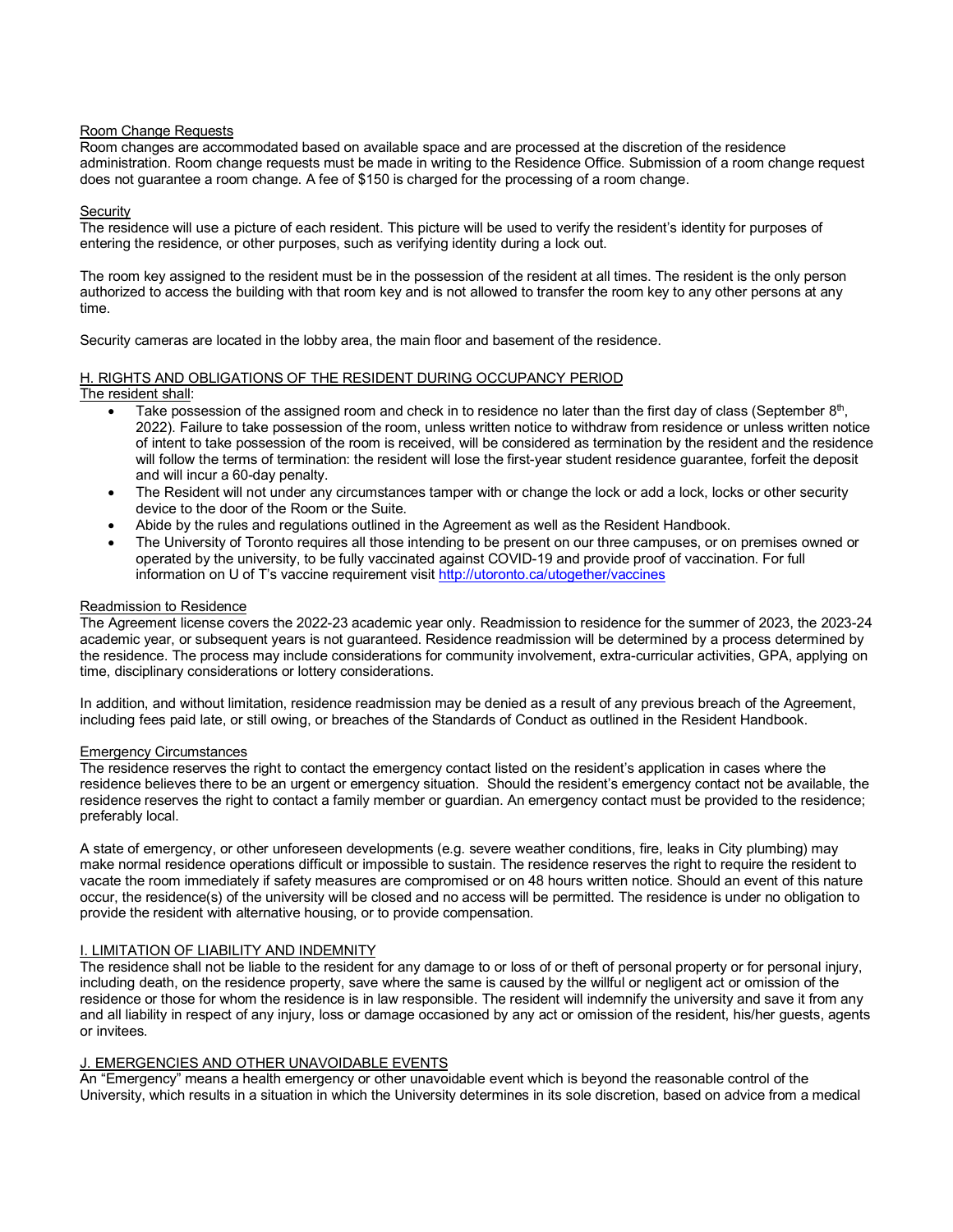professional, or a directive, bulletin, notice or other form of communication, order or legislation form a public health authority or other authority having jurisdiction, or other information or advice deemed relevant by the University ("**Directives**"), that a Resident, employees of the University or other persons or invitees, are or may be exposed to imminent danger from a dangerous condition or situation, damage to the Residences, disease, virus or other biological or physical agents that may be detrimental to human health, while in the Residences.

If an Emergency exists, the University may amend, supplement or otherwise enforce any rules or regulations in existence, may impose additional rules and regulations, and may impose restrictions to mitigate or minimize the effects of the Emergency. Without limiting the generality of the foregoing:

- during an Emergency, the University shall be entitled to restrict or limit access to Residences to employees of the University only, and/or to prohibit entry by a Resident, visitors or invitees for a reasonable period of time during such event;
- notwithstanding that the University may have entered into an Occupancy Agreement with a Resident, the University shall have the right during an Emergency, to terminate such agreements prior to the commencement of the Occupancy Period, in order to comply with Directives or where the University determines that it will not be safe to operate Residences for a Fall and/or Winter Semester, and the University shall have no liability to a Resident as a result of such termination;
- the University shall be entitled during an Emergency to close all or any part of the Residences if it determines that it is not safe to continue to operate the Residences or certain parts thereof, in which case a Resident shall vacate the Room they occupy in accordance with the reasonable requirements of the University;
- the University shall be entitled, during such time as there is an Emergency to require all Residents to comply with reasonable measures imposed in respect thereof by the University, including health screening, the use of hand washing and other sanitation products directly related to the management of the health threat, attendance at mandatory training sessions, and the use of additional protective clothing by all Residents such as protective barriers, gloves and masks; and
- during an Emergency, the University shall also be entitled to specify specific modes of entry and exit from and to the Residences for Residents generally or Residents who may have a heightened risk of either exposure to a health threat or a heightened risk of transfer of unhealthy condition to other Residents, invitees or visitors in the Residences.

Where an Emergency or any other restrictive governmental laws or regulations, fire, damage, or other unavoidable event which is beyond the control of the University, results in the closure of a Residences during the Occupancy Period, the University, in its sole and absolute discretion shall determine what, if , any fees shall be refunded to the Resident, having regard to the length of the closure, the nature of the event causing the closure and such other factors as the University deems appropriate in the circumstances.

# K. RESIDENTIAL TENANCIES ACT

As the living accommodation is provided by Woodsworth College Residence to its students or staff, all major questions relating to the living accommodations are decided after consultation with a council within the residence and, the living accommodations are not intended for year-round occupancy or living accommodation and do not contain their own self-contained bathroom and kitchen facilities, the residence is exempt from the Residential Tenancies Act, 2006 (RTA) based on S. 5 (g) of the RTA.

# L. AGREEMENT IN WRITING

This agreement and the attached appendix and the Resident Handbook constitute the entire agreement between the parties. There are no representations, warranties, collateral agreements or conditions affecting the room or this agreement except as expressed herein and as amended with sufficient notice to residents.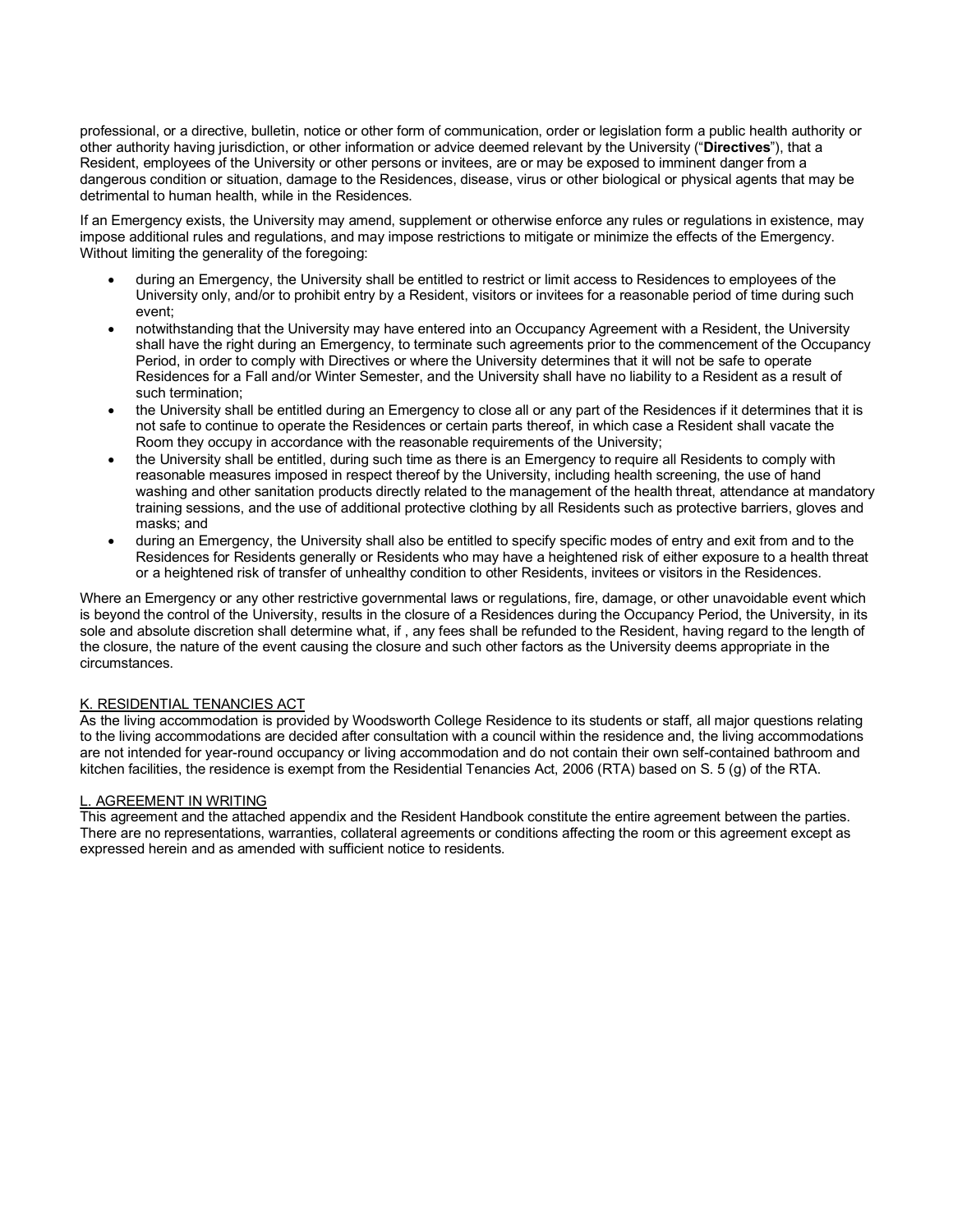# APPENDIX A - FEE SCHEDULE

# FALL/WINTER FEES 2022-23:

Single room in shared apartment:

| Occupancy Period *                 | Rate                                           |
|------------------------------------|------------------------------------------------|
| September 5, 2022 - April 28, 2023 | \$11,803 (includes \$20 Residence Council Fee) |

Woodsworth College Residence does not provide a meal plan for residents. Residents wishing to purchase a meal plan from another college please visit https://ueat.utoronto.ca/.

## Notes:

\* The resident must take possession of the assigned room and check in to residence no later than the first day of class (or September  $9<sup>th</sup>$ , 2022). Failure to take possession of the room, unless written notice to withdraw from residence or unless written notice of intent to take possession of the room is received, will be considered as termination by the resident and the residence will follow the terms of termination: the resident will lose the first-year student residence guarantee, forfeit the deposit and will incur a 60-day penalty.

\*\* The resident is required to vacate the room 24 hours after their last scheduled exam in December, or on December 20<sup>th</sup>, 2022 at 12pm EST, whichever occurs first for the duration of the holiday period. The resident may leave their belongings in the room over the holiday period. The residence will be closed for the holiday period, and access into the residence will not be permitted. The resident is required to vacate the room 24 hours after their last scheduled exam in April 2023, or on April 28<sup>th</sup>, 2023 at 12pm whichever occurs first.

The residence is closed during the holiday period starting at 5pm EST Dec 20<sup>th</sup>, 2022 and re-opens at 9am EST Jan 8<sup>th</sup>, 2023, during this time residents will be required to vacate their rooms.

## Deposit Payment:

A \$1,000 deposit is required with all applications and will be applied to the total occupancy fee. The deposit is paid when an offer of residence is given to the applicant. Providing a deposit with the application form does not guarantee accommodation. If the residence is unable to accommodate an applicant, the deposit will not be processed. Deposits will be processed after the applicant has received confirmation of acceptance into the residence. The deposit is non-refundable.

#### Residence Fees Posting Schedule:

The residence will only post the resident's entire occupancy charges to their ROSI/ACORN account. The \$1,000 deposit will not be posted on the resident's ROSI/ACORN account as a charge.

|               | 1 <sup>st</sup> Semester Fee<br>August 12, 2022 | 2 <sup>nd</sup> Semester Fee<br>August 12, 2022 | <b>Total Charge</b><br>Posted: |
|---------------|-------------------------------------------------|-------------------------------------------------|--------------------------------|
| Amount        | \$5,891.50                                      | \$5.891.50                                      | \$11.783                       |
| Council Fees: | \$10                                            | \$10                                            | \$20                           |
| Total:        |                                                 |                                                 | \$11,803                       |

# Residence Fee Payment Schedule:

The residence fees are to be paid according to the schedule below. The \$1,000 deposit will be posted on the resident's ROSI/ACORN account as a payment towards the total occupancy fee.

|               | Non-Refundable<br>Deposit Payment | 1 <sup>st</sup> Payment<br>August 12, 2022 | 2 <sup>nd</sup> Payment<br>November 30, 2022 | <b>Total Charge</b><br>Posted: |
|---------------|-----------------------------------|--------------------------------------------|----------------------------------------------|--------------------------------|
| Fee:          | \$1,000                           | \$4,891.50                                 | \$5,891.50                                   | \$11,783                       |
| Council Fees: | N/A                               | \$10                                       | \$10                                         | \$20                           |
| Total:        |                                   |                                            |                                              | \$11,803                       |

#### Daily Rate Calculation:

The Daily Rate is calculated by dividing the total occupancy rate and dividing by 8 months and then dividing by 30 days.